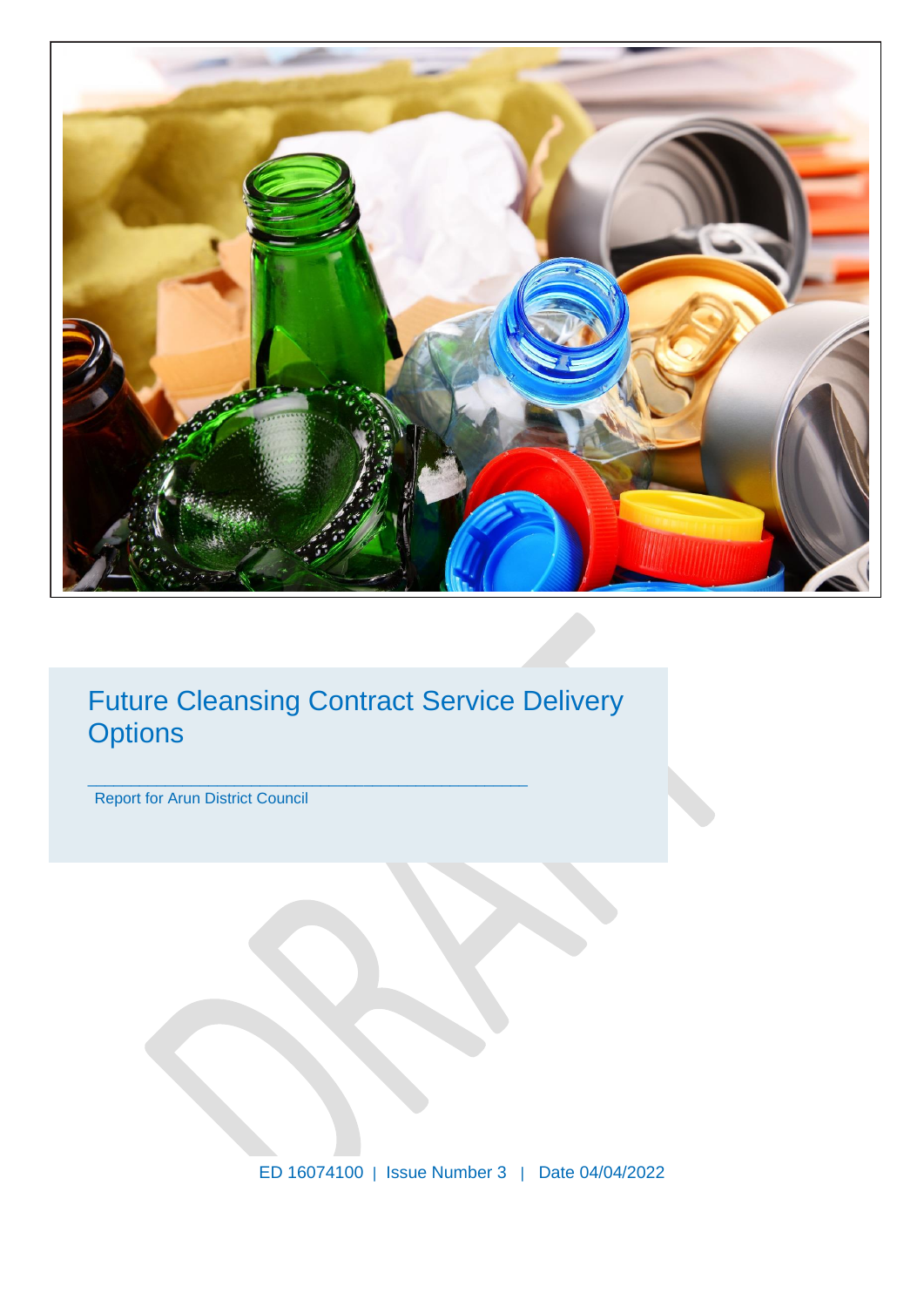#### **Customer: Contact:**

#### **Arun District Council Council** John Woodruff

#### Customer reference:

Consultancy Services: ADC Cleansing Contract **Options** 

#### Confidentiality, copyright & reproduction:

This report is the Copyright of Ricardo Energy & Environment. It has been prepared by Ricardo Energy & Environment, a trading name of Ricardo-AEA Ltd, under contract to Arun District Council. The contents of this report may not be reproduced in whole or in part, nor passed to any organisation or person without the specific prior written permission of the Commercial Manager, Ricardo Energy & Environment. Ricardo Energy & Environment accepts no liability whatsoever to any third party for any loss or damage arising from any interpretation or use of the information contained in this report, or reliance on any views expressed therein.

Ricardo Energy & Environment 30 Eastbourne Terrace, London W2 6LA

t: +44 (0) 1235 75 3119 e: John.Woodruff@ricardo.com

Ricardo is certificated to ISO9001, ISO14001 and OHSAS18001

#### Author:

John Woodruff

#### Approved By:

Adi Prasad

#### Date:

04 April 2022

#### Ricardo Energy & Environment reference:

Ref: ED16074100- Issue Number 3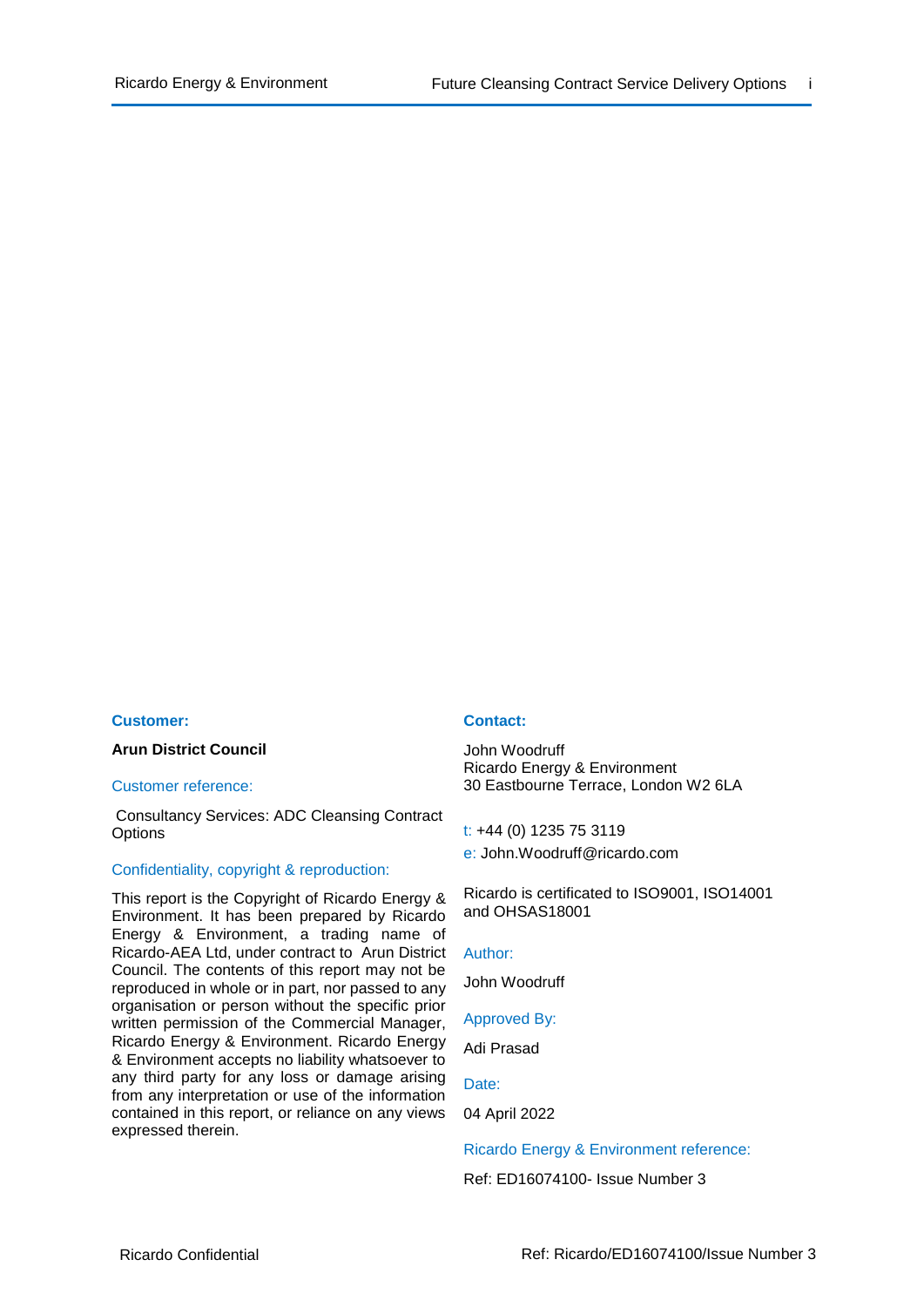# 1 Introduction

Arun District Council (the Council) engaged Ricardo Energy & Environment to undertake a review of the Council's current Cleansing Services, namely street cleansing and waste and recycling services (the Services) currently provided by Biffa. The current Contract will expire in February 2023. This review explores the options for the delivery of the services when the current Contract expires. The options under consideration are:

- Extending the current Contract with Biffa
- Procuring a new Contract for the provision of the Cleansing Services through a procurement exercise
- Bringing the Cleansing Services in-house (as a DSO Direct Services Operation)
- Utilising a 'Teckal' approach (possibly through Norse Commercial Services Ltd (Norse Commercial Services are a Teckal company wholly owned by Norfolk CC Norse Commercial Services (part of the Norse Group, which is wholly owned by Norfolk County Council)) to provide the Cleansing Services.

The review thus looks to illustrate the risks, benefits and outline costs associated with delivering the Services either in-house through a DSO, by setting up a Local Authority Trading Company (LATCo) which would then be contracted by the Council to provide services back to the Council via a Service Level Agreement, or through the procurement of an outsourced Contract.

It should be noted that the procurement of an outsourced Contract(s) would require a full competitive procurement exercise in line with the public procurement regulations.

However, in the case of moving to a DSO, there is no procurement requirement. In the case of a LATCo, the Council would be able to apply the 'Teckal' exemption which allows the authority to transfer the Services to the LATCo without the requirement for a procurement exercise.

#### **EXTENDING THE BIFFA CONTRACT**

The current marketplace for contracted out services may lead to an ineffective procurement exercise. A combination of an evolving market, the uncertainty created by the Environment Act and the Resource & Waste Strategy, staffing constraints, rising interest rates and inflation and international supply line issues may limit the number of bidders, leading to an inefficient or expensive procurement. Biffa have been asked to provide a pricing schedule for an extension; this exercise includes costings for current service provision and alternative collection methodologies (reflecting both the Council's ambitions and the potential changes to statutory collection services proposed by the government).

The process of extending the Contract provides certainty of service levels and cost. No additional procurement costs are required, the commitment of internal resources (a procurement or transition to a DSO or LATCo requires substantial resource commitment from teams including Waste, Finance, Legal, Procurement, HR and IT) are minimised and the potential disruption to services during the transition to a different service provider are avoided. The uncertainty of government funding for waste management (with potential New Burdens Funding for the introduction of food waste collections and Extended Producer Responsibility Funding for recycling collection) makes it difficult to provide certainty of service requirements (in terms of number and type of vehicles, collection frequencies and staffing numbers) and thus makes financial planning, for potential bidders or for the Council, extremely challenging over the next three years; in the case of Outsourcing a new Contract, this is likely to lead to risk pricing. The three-year extension period will provide the benefit of postponing the choice of service delivery options sufficiently for the current uncertainties surrounding service provision to be either resolved or more controllable, and government requirements and associated funding confirmed.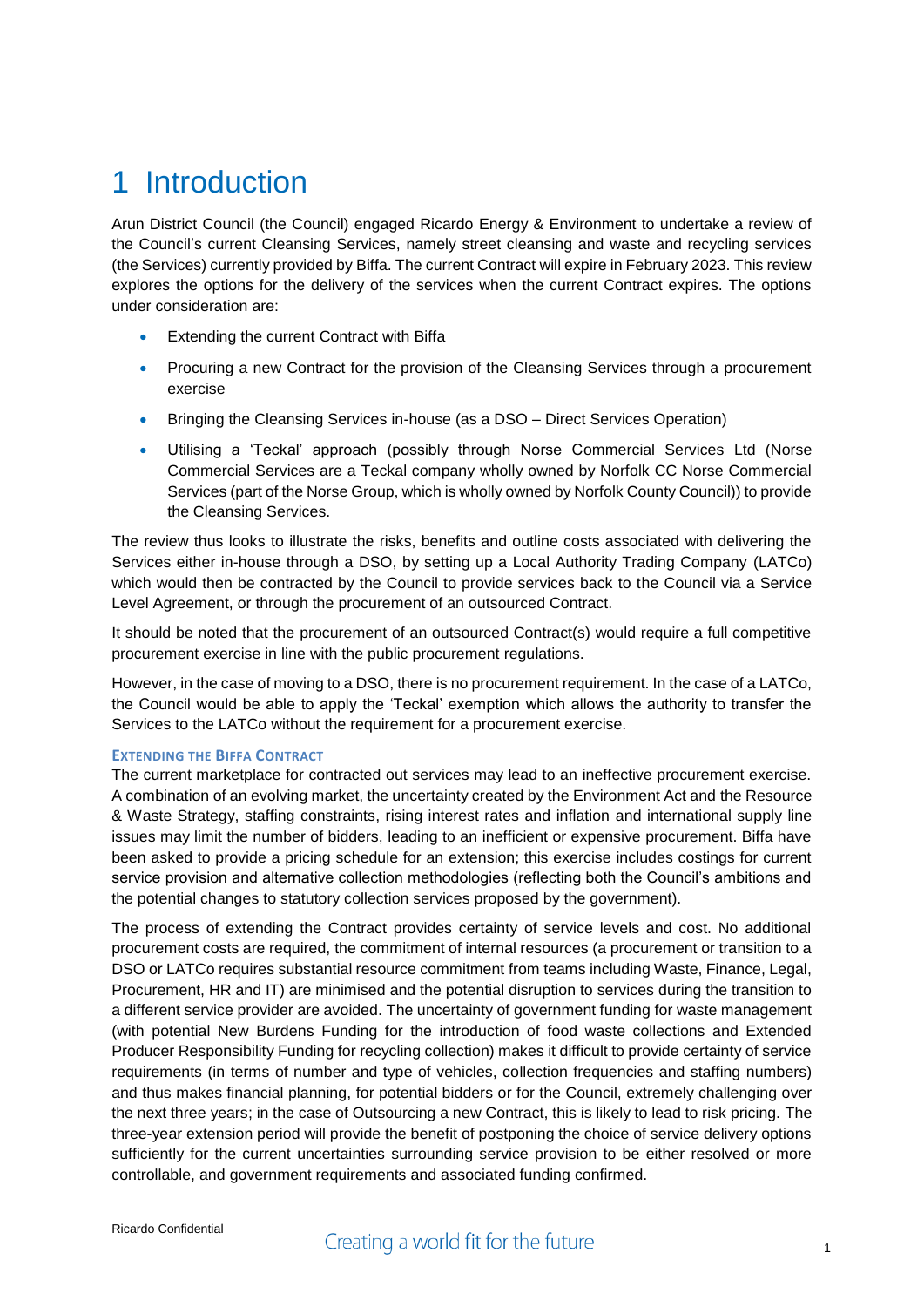It should be noted that this report does not intend to provide specialist procurement advice, which is the function of the Council's procurement advisors, but advises on the deliverability/operational considerations of this option in the context of the current marketplace and legislative developments. This is summarised following more detailed considerations of the alternative options.

#### **OUTSOURCING**

The process of outsourcing the Services involves the procurement of a third party to deliver the Services on behalf of the Council via a Contract. This would conventionally involve a Contract between the council and the service provider appointed following a competitive procurement exercise in line with the public procurement regulations. As with the current Contract, the Council would have no involvement in the day-to-day running of the organisation (or its ownership or governance structures), but would be able to influence the way the service is run through:

- The terms of the Contract
- The Specifications and Method Statements incorporated in the Contract documentation
- The payment mechanism, incorporating any financial mechanisms for performance payment
- Contract monitoring, including a regular monitoring and review process, including assessment of KPIs and other performance indicators

Pension arrangements would be the responsibility of the private sector provider. However, any qualifying staff from the current contractors would transfer to the new contractor under the Transfer of Undertakings (Protection of Employment) (TUPE) Regulations, maintaining the same terms and conditions, including pension arrangements.

It may also be the case that some Biffa staff have retained their LGPS arrangements having originally transferred from the public sector. The Fair Deal policy 2013 gave public sector employees who were transferred from the Council to external contractors under TUPE the right to remain in the same pension arrangement as before; if they have retained their membership of the LGPS, they will thus be entitled to the accrued benefits and continued membership should they transfer to a private sector contractor.

Similarly, where Biffa employees are currently in a pension scheme, TUPE requires that they are offered a similar provision by the employer they transfer to; this is complicated by the number of schemes available.

### **DSO**

Bringing the Services back in-house as a Direct Services Organisation (DSO) involves the Council employing and managing all staff involved in the delivery of the Services. The Council would also manage the vehicle fleet and organise the workload as well as undertaking the 'client' role and engaging with the public. With some in-house arrangements a 'client / contractor' split exists to clarify roles, but this is not essential and may add costs. Any staff joining the Council would be entitled to membership of the Local Government Pension Scheme (LGPS).

#### **LATCO / TECKAL**

The 'Teckal' approach involves the Council setting up a Local Authority Trading Company (LATCo), which would then be contracted by the Council to provide services back to the Council via a contractual arrangement incorporating a Service Level Agreement. The Council may decide to apply the 'Teckal' exemption which allows the authority to establish a LATCo without the requirement for a procurement exercise. This is codified in the Public Contracts Regulations 2015, and in summary requires the Council to "control the vehicle as if it were an internal department, with there being no direct private share or ownership participation in the company (this is known as the control test) and for more than 80% of the LATCo's activities to be with its 'parent' Council (this is known as the function test)"<sup>1</sup>.

-

<sup>1</sup>[Government Guidance webpage](https://www.gov.uk/government/publications/libraries-alternative-delivery-models-toolkit/alternative-delivery-models-explained)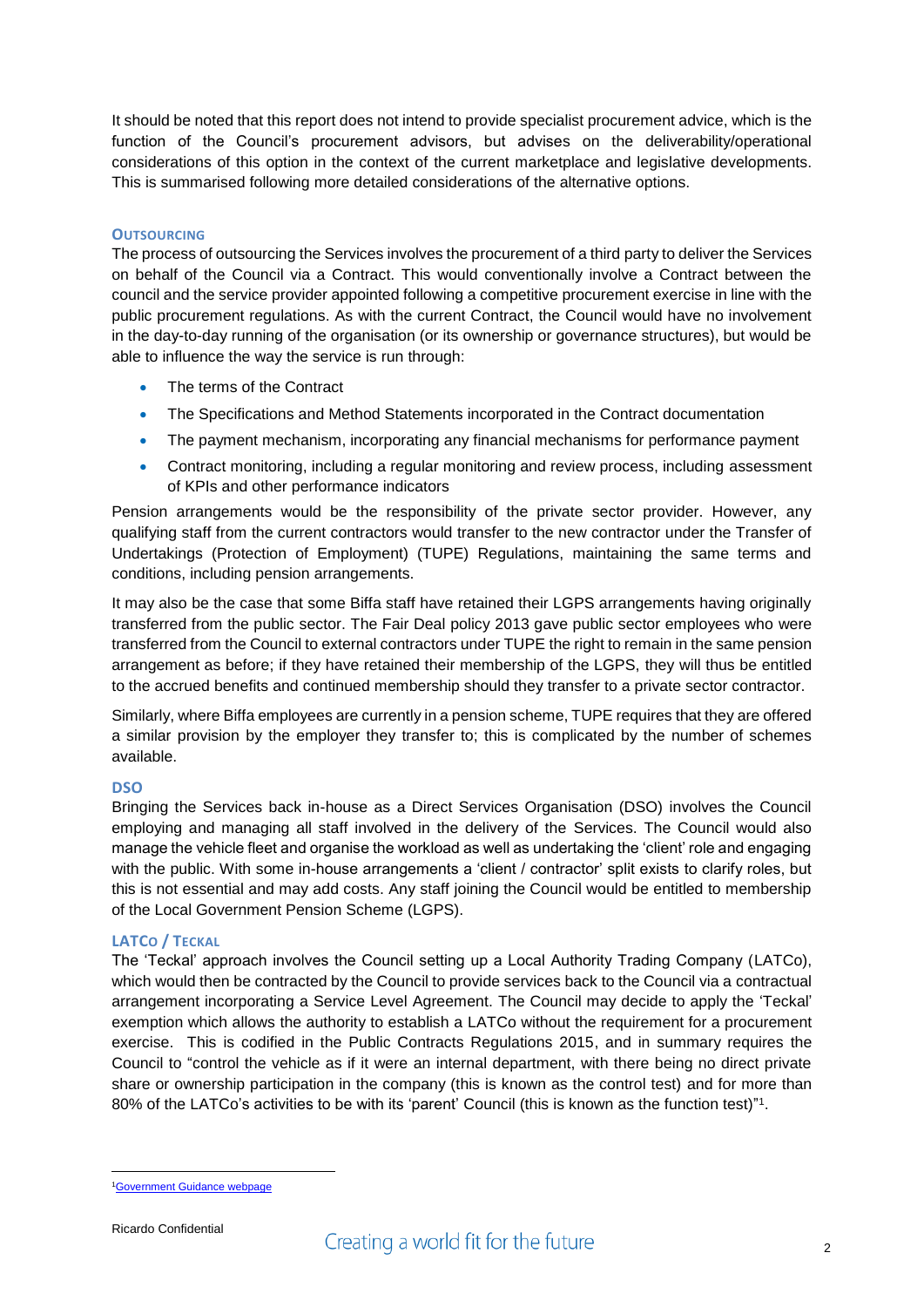A key difference between the Teckal arrangement and the in-house arrangement is the terms and conditions on which staff are employed. As the LATCo would be a separate company, the qualifying staff from the current contractors would transfer to the LATCo under TUPE, maintaining the same terms and conditions, including pension arrangements. The same conditions would apply to any staff joining a LATCo from the Council (i.e current DSO staff).

The key advantages of the LATCo and DSO approaches are the direct control of the Services, through direct management (DSO) or through a Council appointed Board (LATCo). This enables the Services to be revised to adapt to changing needs, priorities, circumstances and policy or legislative developments.

#### Summary Conclusions: Overall Costs

The primary factors leading to differences between the costs of each service delivery option are:

- The private sector will include both corporate overheads and a profit margin in their tendered costs; this is generally in the region of 10% of Contract costs. This adds an additional cost burden to the services but does provide access to external expertise and contingency.
- No equivalent profit margin is required for the DSO option.
- The requirement for a limited company to achieve a profit means that a LATCo must be funded appropriately, and cannot be run at a loss.
- Pension costs will be the primary driver of differing cost implications for each of the delivery options. The Services are all heavily labour intensive; as a result, the higher level of LGPS pension contributions adds significantly to the DSO costs for direct labour and to the support services provided by the Council:
- Pension costs are modelled at 3% and NI at current rates for Contracted Out and LATCo;
- Pension costs are modelled at 20% and NI at current rates for DSO;
- The cost of support services (wider support from HR, IT, H&S, Finance etc departments) should be included for the DSO option, and depending on the structure, may need to be included for the LATCo option.

As indicated, the option of extending the current Biffa Contract provides certainty of cost, maintains current resource levels, minimises risk pricing and provides an opportunity for a greater degree of certainty regarding both service change and increased government funding for the services.

#### Summary Conclusions: Operational / Back Office Costs

If the Council considers the LATCo or DSO approach, it is important to assess the relative operational costs of 'managing' the service under each of the service delivery options.

At present, for the Services provided by Biffa, the Council's costs are concerned with the monitoring of the contractor's activities, the management of the payments to the contractor and the appropriate reporting of Contract outcomes (KPIs, statutory reporting requirements, reports to senior officers and Members etc).

The Contractor is responsible for the operational activities involved in carrying out the Services as required by the Specifications, in line with the Terms & Conditions and the Conditions of Contract. The Contractor is thus responsible for the costs of providing appropriate resources to facilitate the delivery of the Services. Operational issues will be dealt with by a dedicated local management team. However, the Contractor will utilise the benefits of being part of a large organisation (probably with multiple contracts across multiple local authorities) to utilise corporate or regional 'administration' staff, covering areas such as IT, HR, H&S, payroll, finance, industrial relations, maintenance & repair and other specialisms. This benefit also provides the capability to access equipment, staff and experience from other contracts in the case of emergencies, industrial disputes and during the mobilisation process.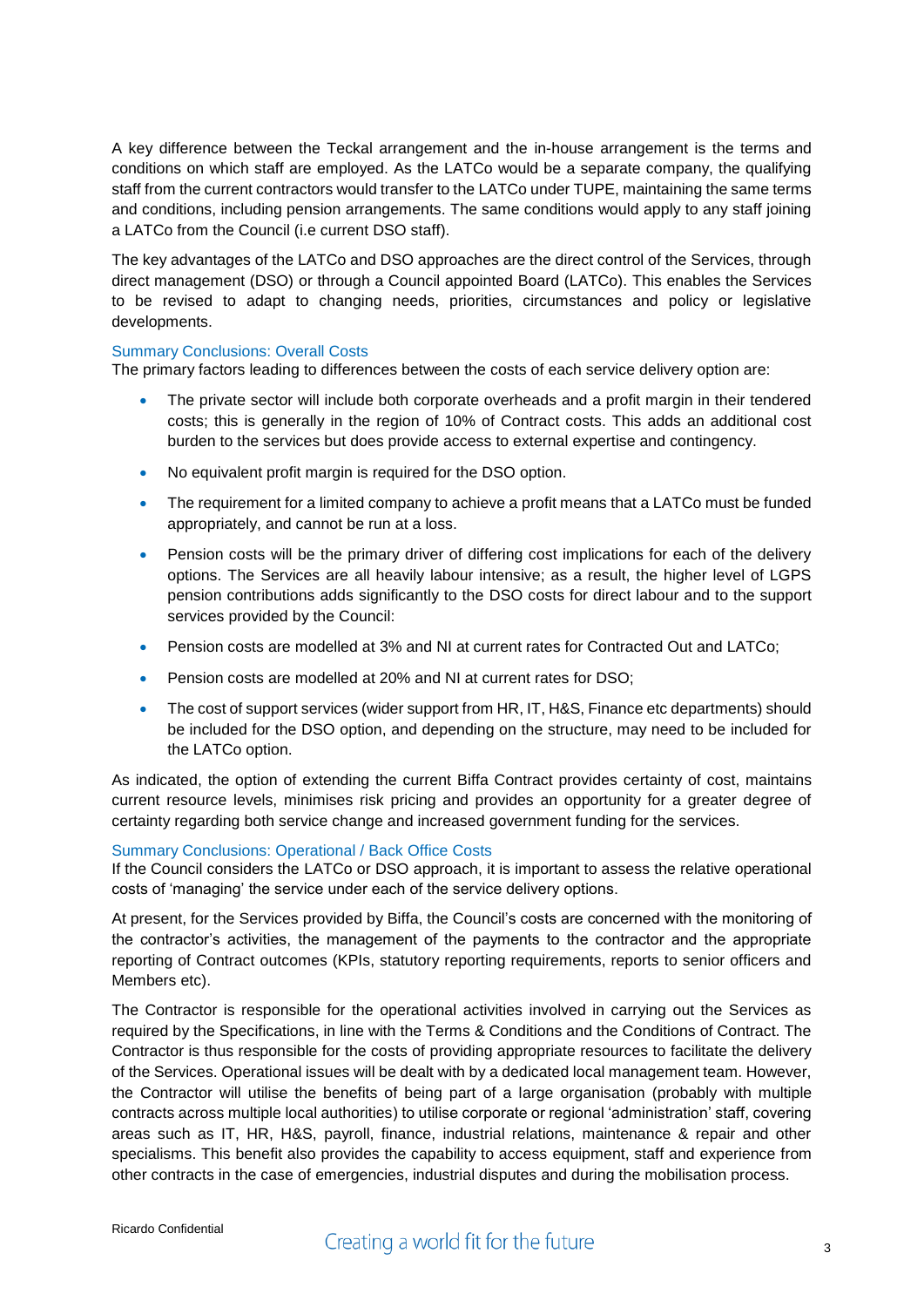Should the Council opt to re-procure an external contractor or extend the current Biffa Contract, these arrangements will remain unchanged:

- The Council's current internal costs associated with the Services remain unchanged if the Services are re-tendered;
- The Contractor's internal costs are incorporated within the annual contract cost of each of the services provided to the Council.

Should the Council opt to transfer the Services to a Council-owned LATCo or DSO, the management arrangements would be fundamentally altered.

In the first instance, the outgoing Contractor's staff may choose not to transfer to the LATCo or DSO. This could lead to a critical gap in skills and capacity, and thus recruitment of appropriately qualified and experienced staff to replicate the current management skills would be an urgent matter for consideration.

Neither the LATCo nor DSO will be able to take advantage of the Contractor's 'corporate' team of specialist staff to deal with issues such as IT, HR, H&S, payroll, finance, industrial relations, maintenance & repair. There would also be a requirement for staff to deal with waste-specific issues of procurement (vehicles, containers and equipment), licensing, environmental legislation, strategic development and industry-specific standards.

#### Summary Conclusions: Transition costs

As with all changes of service provider, the transition from the current service provider to either a different private sector service provider, a DSO or a LATCo requires appropriate resourcing and expertise.

This will include a range of operational and administrative requirements: Information and Communications Technology (ICT) integration; new service implementation; communications and public engagement, operational matters such as confirmation of round routes, obtaining keys and access codes and ensuring service continuity; TUPE; progress updates, and vehicle and depot arrangements etc.

Should the Services be outsourced, the new service provider will allocate a dedicated team to this exercise as a dedicated project. The cost of this will be incorporated in the service provider's tendered price. The transition team will commence this process several months in advance of the transition, ensuring the process is efficiently managed.

Similarly, either the LATCo or DSO would need a dedicated team to mobilise the service. The Council or the LATCo would thus need to procure or provide the expertise necessary to run the full range of the Services, and would almost certainly have to either rely on the capability of those managerial/supervisory roles which would be expected to transfer to the LATCo or DSO under TUPE regulations or on buying-in such expertise.

The timescale demands that this dedicated team would need to be in place in advance of the transition from the current contractor. This is to ensure familiarity with the key operational aspects of the Services in a manner which ensures the appropriate capacity and expertise required to manage the transition and mobilisation process.

These issues are postponed should the current Biffa Contract be extended, providing a manageable timescale for these issues to be considered in depth.

# 2 Risk

A key element of the consideration of Service Delivery options is the assessment of risk. This may be considered in terms of the risk of poor performance of the Services in terms of financial impacts, the quality of the Services provided, the contingency within the Services in terms of managing adverse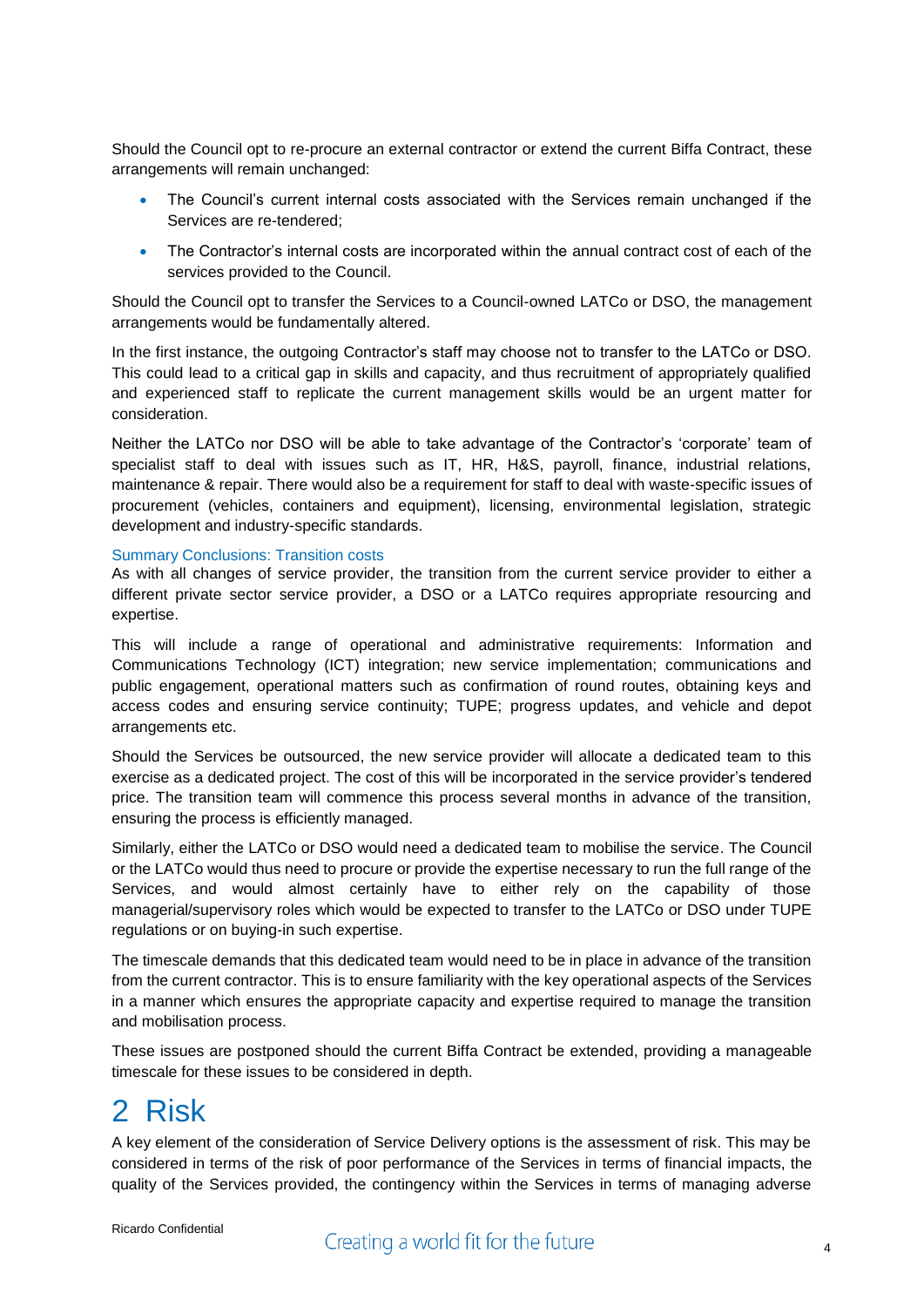conditions or events or the capability of the Service provider. However, the initial process of developing each of the service delivery options must also be considered.

These risk factors vary depending on the Service Delivery option chosen for each Service.

## 2.1 Contracted Out

Perhaps the most beneficial aspect of a contracted-out approach is the ability of the private sector to bring their own specialist support services, particularly useful for Health & Safety and IT, which are increasingly crucial elements of public realm services. The potential for wider industry access to the innovative ideas, methodologies and research across the sector enables the re-design of services in light of successful implementation on other contracts.

Contractors are well versed in contract mobilisations and have the skills and capacity to deliver them. Additionally, large organisations with multiple contracts across multiple local authorities have the capability of drawing equipment, staff and experience from other contracts in emergencies and during mobilisation. Similarly, the private sector can provide staff at all levels with specialist knowledge, experience and qualifications specifically relevant to the operational and administrative requirements of the Services.

Against this must be considered the financial risk of the additional costs represented by a contractor's requirement for a profit margin and the addition of central (head office) overheads. The Contract may not be sufficiently flexible to take account of developing legislative requirements, financial constraints or changes to Council policies and priorities; whilst the Contract will incorporate a change mechanism, this may be cumbersome, subject to the contractor's agreement and may not lead to cost-effective solutions. The Council will also need to expend resources on the ongoing management and monitoring of the Contract.

### Procurement Constraints

The current marketplace for contracted out services may lead to an ineffective procurement exercise. A combination of an evolving market, the uncertainty created by the Environment Act and the Resource & Waste Strategy, staffing constraints, rising interest rates and inflation and international supply line issues may limit the number of bidders, leading to an inefficient procurement. Current issues include:

- R&W Strategy uncertainty: the government's Resource & Waste Strategy proposals have created a climate of uncertainty regarding the operational requirements which will need to be considered when bidding for Contracts. The uncertainty regarding recycling collections means that the most effective collection methodology cannot be confidently predicted. It is likely that Bidders will need to price up a variety of options with varying resource levels based on their understanding of the likely Strategy outcomes.
- Lack of competition: after a period of expansion, the private sector appears to be retrenching. Companies such as Urbaser who were expanding rapidly through extremely competitive bidding appear to be consolidating current contracts rather than bidding for more. The proposed merger between Veolia and Suez appears to be constraining their bidding activities. The lack of new entrants into the sector continues.
- Vehicles: The provision of vehicles represents a major capital cost for bidders. Private sector preference is for Councils to fund / provide vehicles, with contractors providing maintenance and repair. Lead times for vehicles are lengthening, due to world trading conditions. Due to the R&W Strategy, decisions on vehicles are subject to uncertainty.
- Containers: The statutory duty to collect food waste is likely to create bottlenecks in the supply of dedicated containers (caddies), particularly as many suppliers are in the EU.
- Staffing: The private sector continues to experience difficulties in the recruitment and retention of drivers. The issue is now impacting on loaders and street cleansing staff, due to the expansion of jobs in warehousing and distribution companies.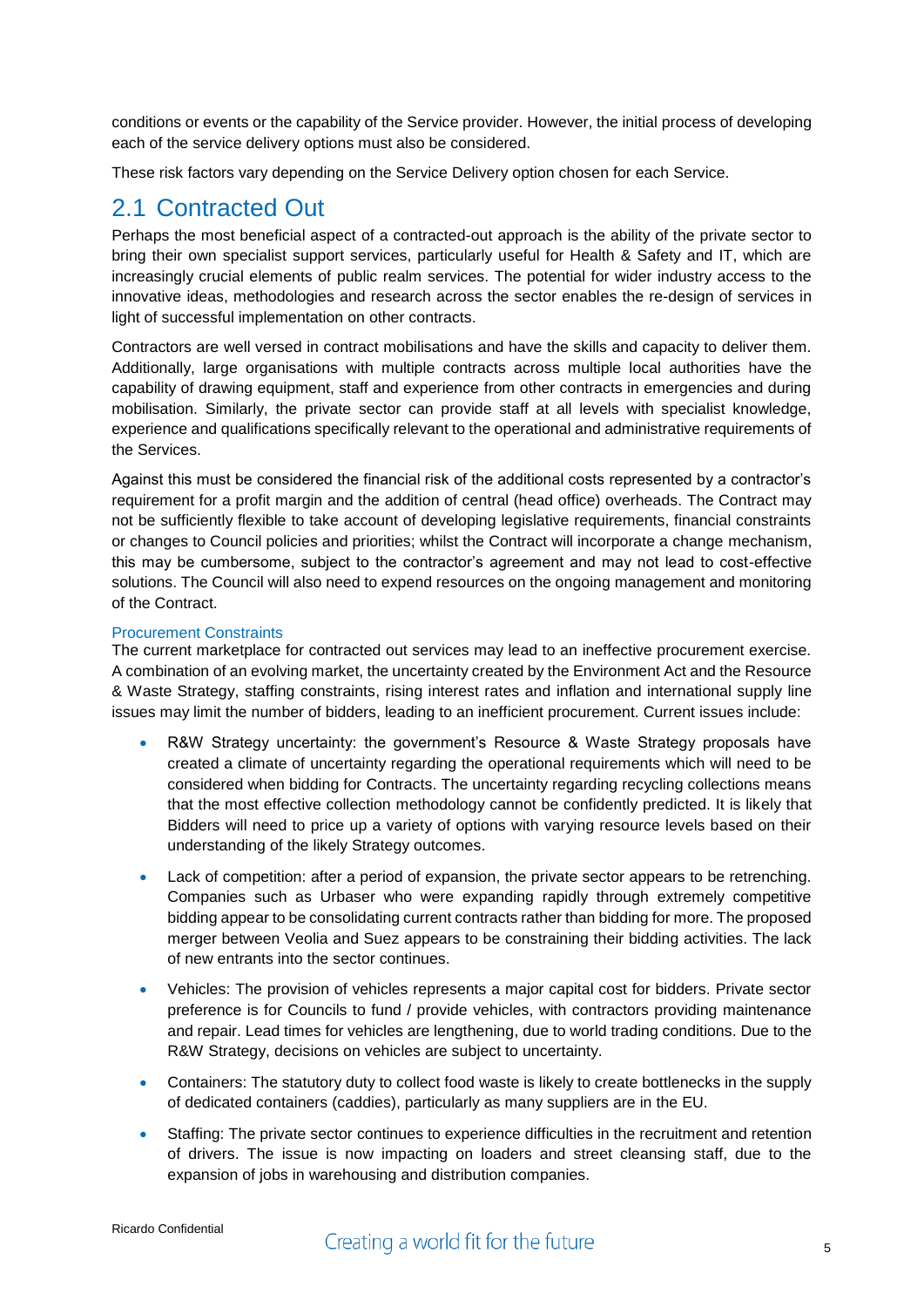- Indexation: the issues with staff retention, fuel prices, capital costs and increasing interest rates are leading bidders to propose more complex price indexation, made up of appropriate dedicated indices. The flexibility of this approach is proving more expensive than the previous approach of RPI or CPI indexation.
- Margins: The industry has a history of pricing extremely competitively to maximise market share. However, this led to many contracts being let with tight margins, leading to contractors achieving very low profit margins and often making overall losses on contracts. As a result, bids over the last three years have focussed on achieving acceptable returns, with a combined overhead and profit margin of 10% appearing to be a requirement for bidding teams.

From the Council's perspective, a contracting out procurement exercise will require significant commitment for the Council; the uncertainty regarding the constraints the government may impose will increase the complexity of the process, which may require a longer timescale than previous experience would suggest. Complexities include:

- Structured Specification Preparation: development of a structured tender specification to cover the full range service requirements for the waste and recycling collection service and a structured tender specification to cover the full range service requirements for the street cleansing service. In light of the uncertainty regarding collection methodologies and frequencies in the Resource & Waste Strategy, bidders will need to be required to provide a range of priced options for service delivery methodologies. This may make bid evaluation complex and contradictory.
- Development of Key Performance Indicators (KPIs) and a service credits and defaults regime in the form of a Performance Measurement Framework (PMF)
- Incorporation of service changes or variations envisaged during the Contract term into the tender documentation and specified as optional services in the specification to ensure competitive quotes are obtained and to avoid future changes being considered a material Contract variation should the Resource & Waste Strategy require. Examples may include changes to container provision, frequency of collection or vehicle design.
- Development of pricing schedules to enable bidders to bid back their price for the services on a consistent basis and for the Council to receive a price for undertaking the core services as well as any variable items (e.g. non-core services, day works or in year fluctuations due to demographic growth, as relevant) and to receive an indicative price for any provisional items i.e. service options which may be taken up during the Contract term. This element will be challenging, due to the need to cover all service configurations which the Resource & Waste Strategy may require.
- Tender evaluation may be difficult due to the need to evaluate multiple options and cost matrices to reflect the potential requirements of the R&W Strategy.
- The relatively constrained timescale for the procurement of a new service provider may compromise the mobilisation/transition period. This is likely to be exacerbated by the current uncertainty surrounding vehicle requirements, with the current international supply line issues compromising contractor's timelines for provision of vehicles and containers.

# 2.2 DSO / LATCo

When insourcing a Service, the Council would be responsible for the costs and staff time involved in building the new service from the ground up; this would include the major capital outlay involved in the procurement of vehicles and plant, the recruitment of suitably experienced operational management, supervisory and support staff and the steep learning curve of operating the new service.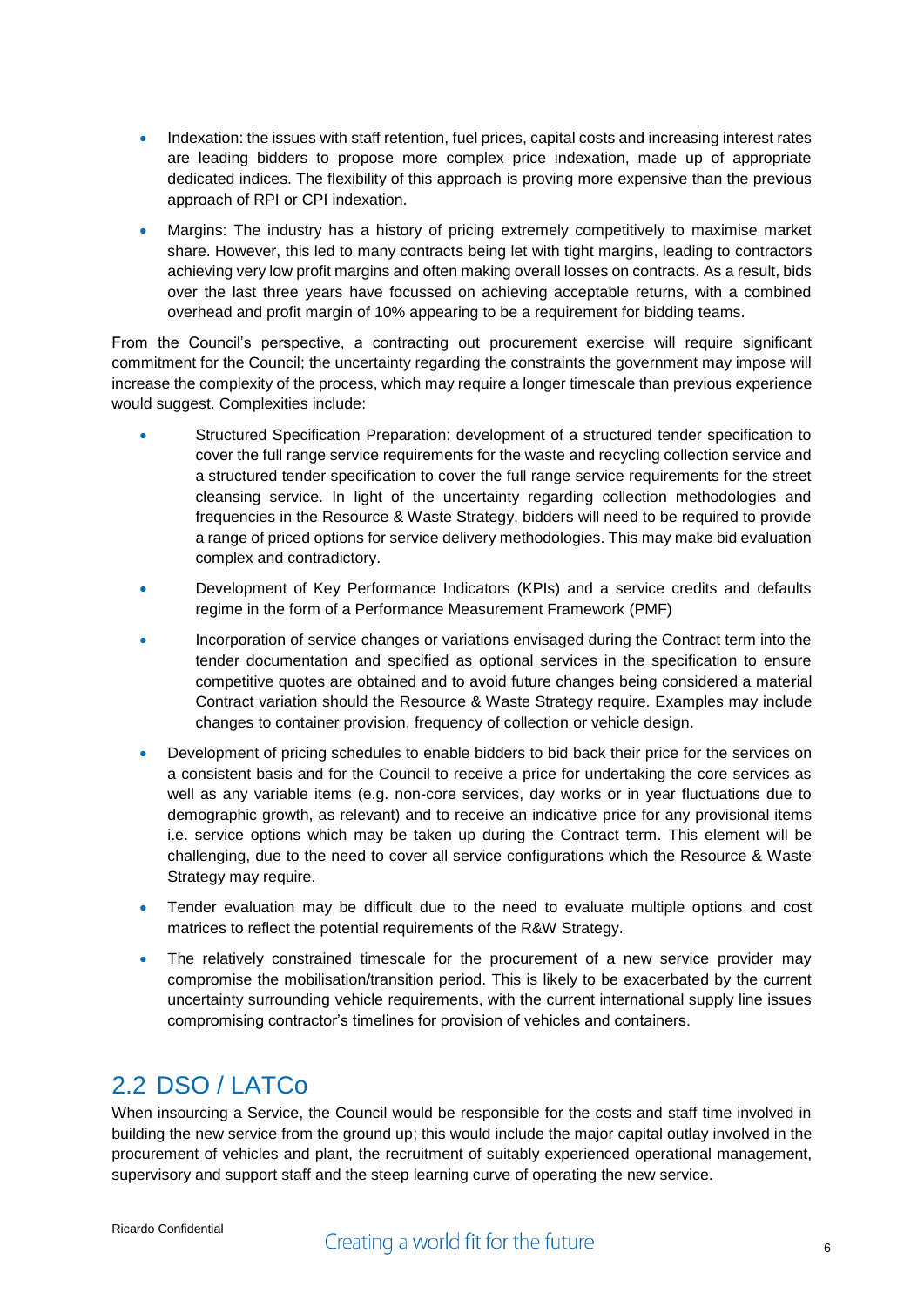The change of the Council's role from a Contract monitoring to an operational function requires different skill and experience sets. Issues to be considered include:

- Experience does the Council have sufficient and appropriate operational management knowledge and expertise?
- Mobilisation / Transition is there experience and capacity within the Council to manage all of the issues involved in transferring the services and staff: TUPE, HR, payroll, accountancy; acquisition of assets; health and safety; etc.
- In the first instance, the outgoing Contractor's staff may choose not to transfer to the LATCo or DSO. This could lead to a critical gap in skills and capacity, and thus recruitment of appropriately qualified and experienced staff to replicate the current management skills would be an urgent matter for consideration.
- Neither the LATCo nor DSO will be able to take advantage of the Contractor's 'corporate' team of specialist staff to deal with issues such as IT, HR, H&S, payroll, finance, industrial relations, maintenance & repair.
- There would also be a requirement for staff to deal with waste-specific issues of procurement (vehicles, containers and equipment), licensing, environmental legislation, strategic development and industry-specific standards.

### 2.3 Summary

As illustrated, each of the Service Delivery Options represents risks in terms of costs, availability and suitability of resources, significant resource allocation and deployment, and in the case of outsourcing, the potential for an ineffective, time constrained procurement exercise.

A combination of an evolving market, the uncertainty created by the Environment Act and the Resource & Waste Strategy, staffing constraints across the industry (particularly drivers), rising interest rates and inflation and international supply line issues are causing issues for service providers whether private sector, DSO or LATCo.

The option of agreeing an extension to the current Contract with Biffa would only postpone the necessity of dealing with these issues in the medium term.

However, within this timescale, the uncertainty of government funding for waste management (with potential New Burdens Funding for the introduction of food waste collections and Extended Producer Responsibility Funding for recycling collection) will be resolved. This will not only provide visibility of the revised financial costs of waste service provision, but will also provide certainty of service requirements (in terms of number and type of vehicles, materials collected, collection frequencies and staffing numbers). The three-year extension period would thus provide the benefit of postponing the choice of service delivery options sufficiently for the current uncertainties surrounding service provision to be either resolved or more controllable, and government requirements and associated funding confirmed.

This would leave the Council well-placed to make a more informed choice of Service Delivery options in a less uncertain marketplace, and minimise the risks associated with either letting a new Contract or transitioning to a DSO or LATCo approach in a space which makes operational and financial planning, for potential bidders or for the Council, extremely challenging. This would also avoid the procurement costs and/or the commitment of internal resources from teams including Waste, Finance, Legal, Procurement, HR and IT at a time when the solutions to be sought are subject to uncertainty.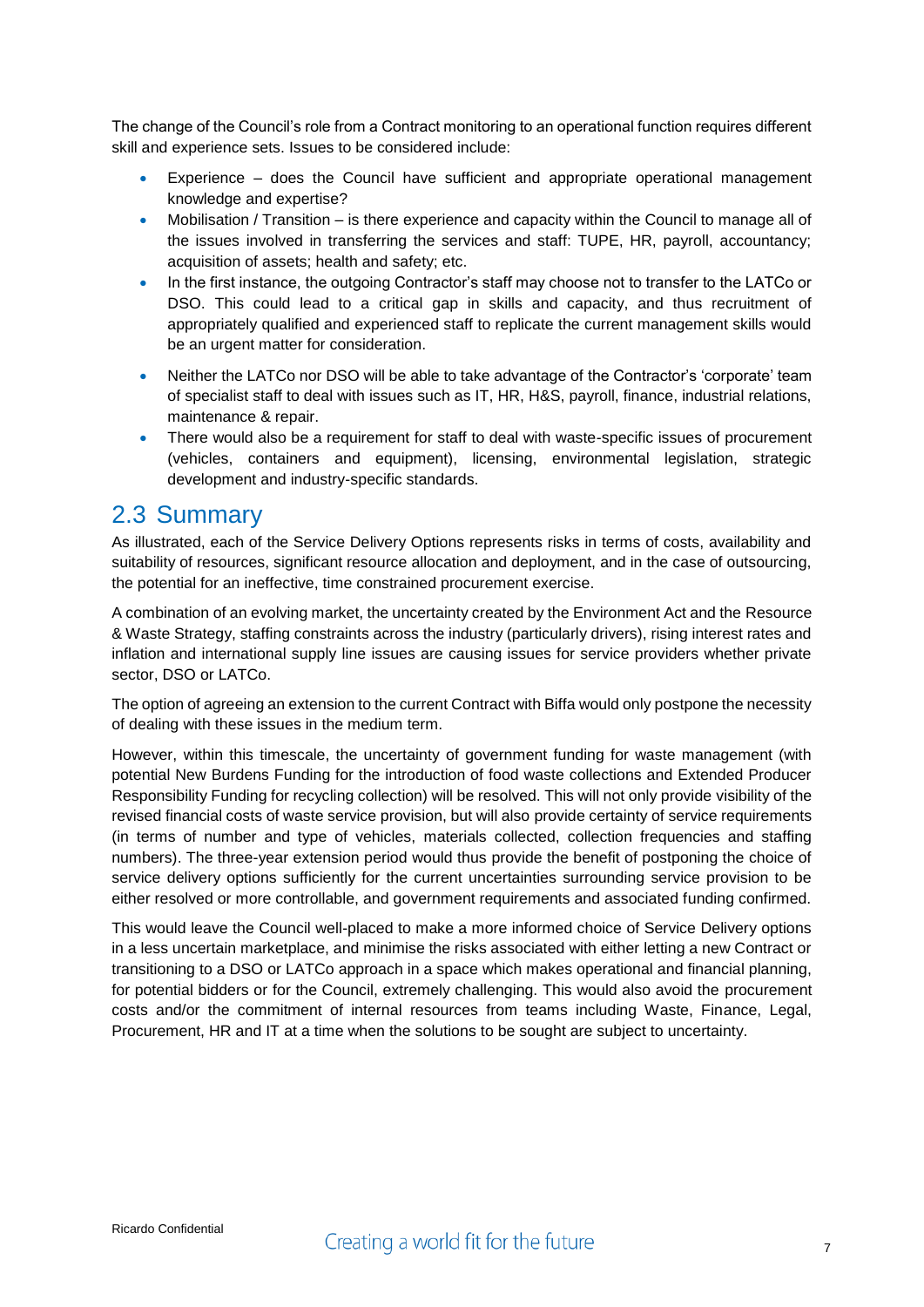